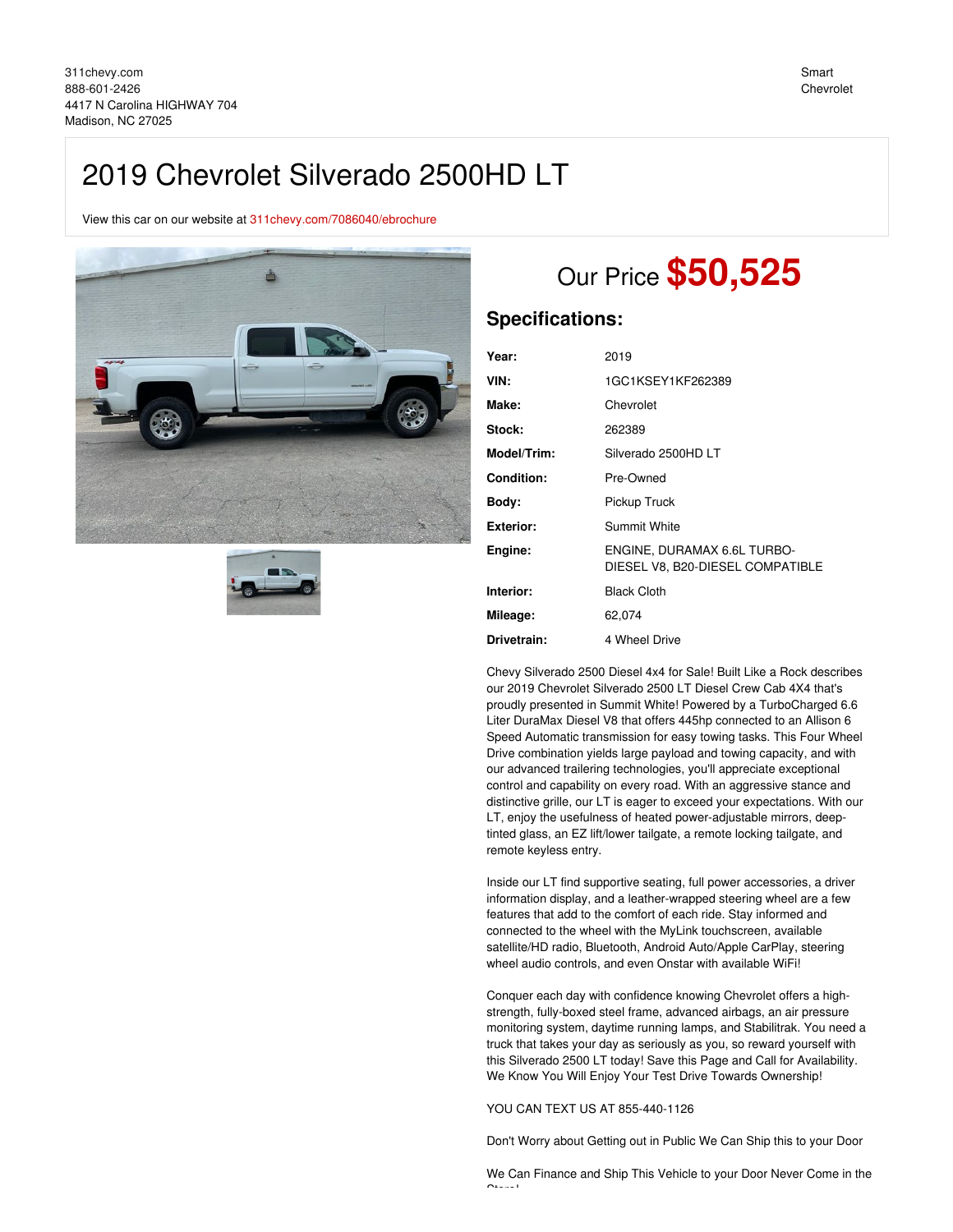Store!

You can Fill out a Free Super Quick Pre-Approval Credit Application here!

https://www.smartchevrolet.com/finance/apply-for-financing/

We Use Over 40 banks a Credit Unions For the Lowest Rates Possible For All Types Of Credit!

YOU CAN TEXT US AT 855-440-1126

We Will Buy your Car, Truck, RV, Airplane, Anything

Over 400 Used Cars For Sale Over 40 Diesels trucks for sale.

COLLECTIONS, JUDGEMENTS, DIVORCE NO PROBLEM!

TRADE-INS WELCOME! WE BUY CARS Everyday, Even if you don't buy Ours!

If you are looking for cars or trucks For Sale Near me, Don't worry we Ship to your door

We Will Trade or Buy anything of any value, Cars, trucks, boats, guns, Rv's campers Horse trailers, anything!



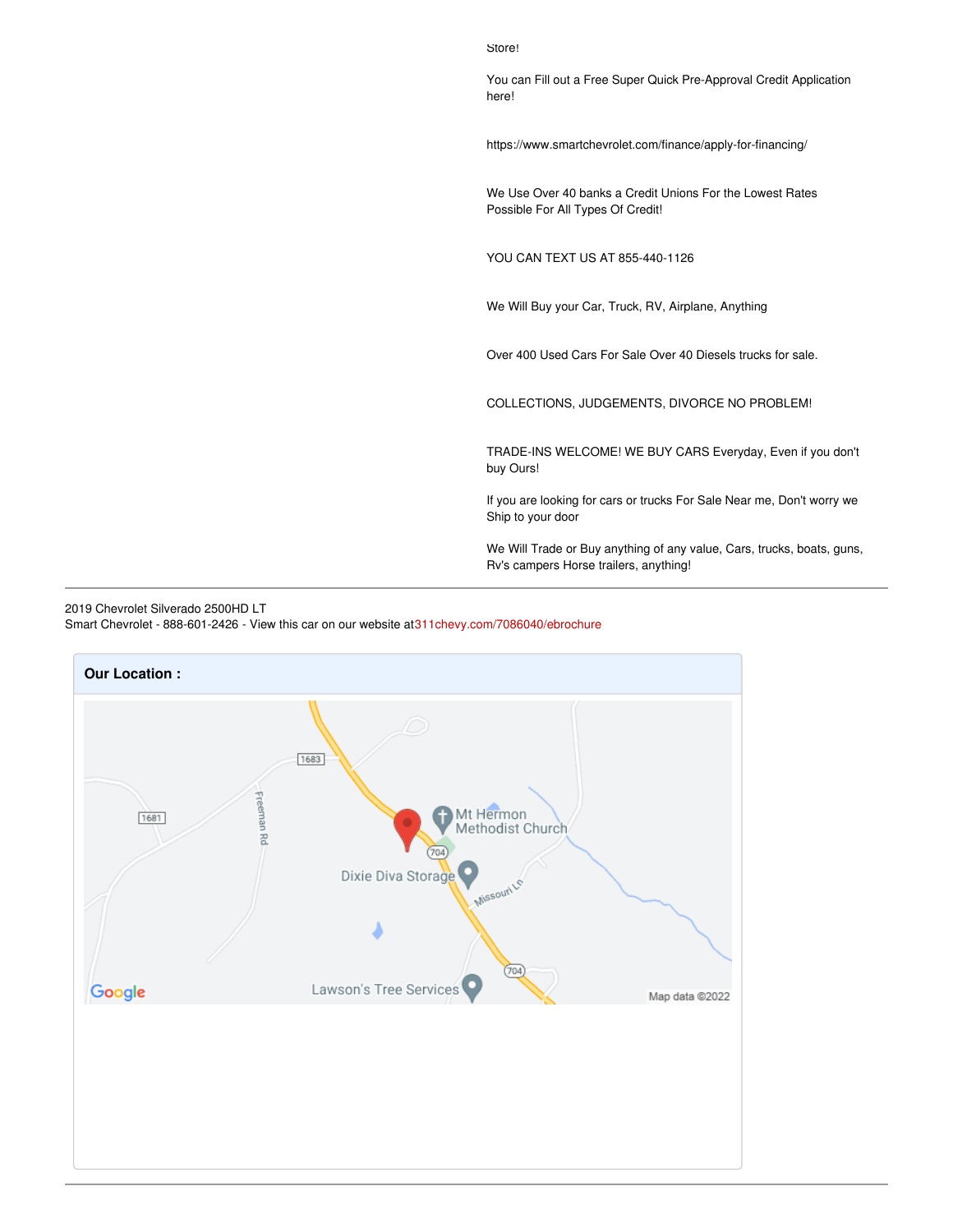### **Installed Options**

#### **Interior**

- Seats, front 40/20/40 split-bench, 3-passenger. Available in cloth or leather. Includes driver and front passenger recline with outboard head restraints and center fold-down armrest with storage. Also includes manually adjustable driver lumbar, lockable storage compartment in seat cushion, and storage pockets. (Leather with (KA1) heat is an available extra charge option with (H1Y) Jet Black leather appointed interior trim and requires (PCM) LT Convenience Package. Upgradeable to (A95) front bucket cloth seats on Crew Cab models.) (Leather with (KA1) heat is an available extra charge option with (H1Y) Jet Black leather appointed interior trim and requires (PCY) LT Fleet Convenience Package. Upgradeable to (A95) front bucket cloth seats on Crew Cab models.)
- Seat trim, Cloth
- Seat, rear 60/40 folding bench (folds up), 3-passenger (includes child seat top tether anchor)
- Floor covering, color-keyed carpeting with rubberized vinyl floor mats (includes rear floor mats on Crew Cab and Double Cab models) (Required with (PCO) Essentials Package, LPO or (PDO) Protection Package, LPO.)
- Steering column, manual Tilt-Wheel
- Steering wheel, leather-wrapped with audio and cruise controls
- Steering wheel audio controls
- Instrumentation, 6-gauge cluster featuring speedometer, fuel level, engine temperature, tachometer, voltage and oil pressure
- Driver Information Center, 4.2-inch diagonal color display includes driver personalization, warning messages and vehicle information
- Windows, power with driver express up and down and express down on all other windows
- Door locks, power- Cruise control, steering wheel-mounted- Remote Keyless Entry
- Air conditioning, single-zone- Visors, driver and front passenger illuminated vanity mirrors
- Assist handle, front passenger and driver on A-pillars

#### **Exterior**

- Wheelhouse liners, rear (Deleted with (ZW9) pickup box delete is ordered.)
- Bumper, front chrome- CornerStep, rear bumper (Requires (E63) pickup box.)
- Bumper, rear chrome with bumper CornerSteps (Requires (E63) pickup box.)
- Moldings, bodyside, body color- Grille, chrome with chrome mesh inserts
- Grille surround, chrome- Headlamps, halogen projector-beam
- Lamps, cargo area, cab mounted with switch on center switch bank
- Tire carrier lock keyed cylinder lock that utilizes same key as ignition and door (Not included when (ZW9) pickup box delete or (9J4) rear bumper delete is ordered.)
- Tires, LT245/75R17E all-season, blackwall
- Wheels, 17" (43.2 cm) machined aluminum includes 17" x 7.5" (43.2 cm x 19.1 cm) steel spare wheel. Spare not included with (ZW9) pickup box delete unless a spare tire is ordered. (Upgradeable to (PYV) 18" (45.7 cm) chromed aluminum wheels, (RT4) 18" (45.7 cm) Black aluminum wheels, (RTH) 20" (50.8 cm) polished aluminum with Dark Argent Metallic pockets wheels or (PYU) 20" (50.8 cm) polished aluminum wheels.) (Upgradeable to (PYV) 18" (45.7 cm) chromed aluminum wheels, (RT4) 18" (45.7 cm) Black aluminum wheels, (RTH) 20" (50.8 cm) polished aluminum with Dark Argent Metallic pockets wheels, (PYT) 18" painted steel wheels or (PYU) 20" (50.8 cm) polished aluminum wheels.)
- Mirrors, outside heated power-adjustable (includes driver's side spotter mirror) (Requires Crew Cab model. Body-color.)
- Mirror caps, body-color (Not available on Double Cab models.)- Glass, deep-tinted
- Door handles, body-color- Tailgate and bed rail protection caps, top
- Tailgate, EZ-Lift and Lower (Deleted when (ZW9) pickup box delete is ordered.)
- Remote Locking Tailgate

#### **Safety**

- Seats, front 40/20/40 split-bench, 3-passenger. Available in cloth or leather. Includes driver and front passenger recline with outboard head restraints and center fold-down armrest with storage. Also includes manually adjustable driver lumbar, lockable storage compartment in seat cushion, and storage pockets. (Leather with (KA1) heat is an available extra charge option with (H1Y) Jet Black leather appointed interior trim and requires (PCM) LT Convenience Package. Upgradeable to (A95) front bucket cloth seats on Crew Cab models.) (Leather with (KA1) heat is an available extra charge option with (H1Y) Jet Black leather appointed interior trim and requires (PCY) LT Fleet Convenience Package. Upgradeable to (A95) front bucket cloth seats on Crew Cab models.)
- Seat trim, Cloth
- Seat, rear 60/40 folding bench (folds up), 3-passenger (includes child seat top tether anchor)
- Floor covering, color-keyed carpeting with rubberized vinyl floor mats (includes rear floor mats on Crew Cab and Double Cab models) (Required with (PCO) Essentials Package, LPO or (PDO) Protection Package, LPO.)
- Steering column, manual Tilt-Wheel
- Steering wheel, leather-wrapped with audio and cruise controls